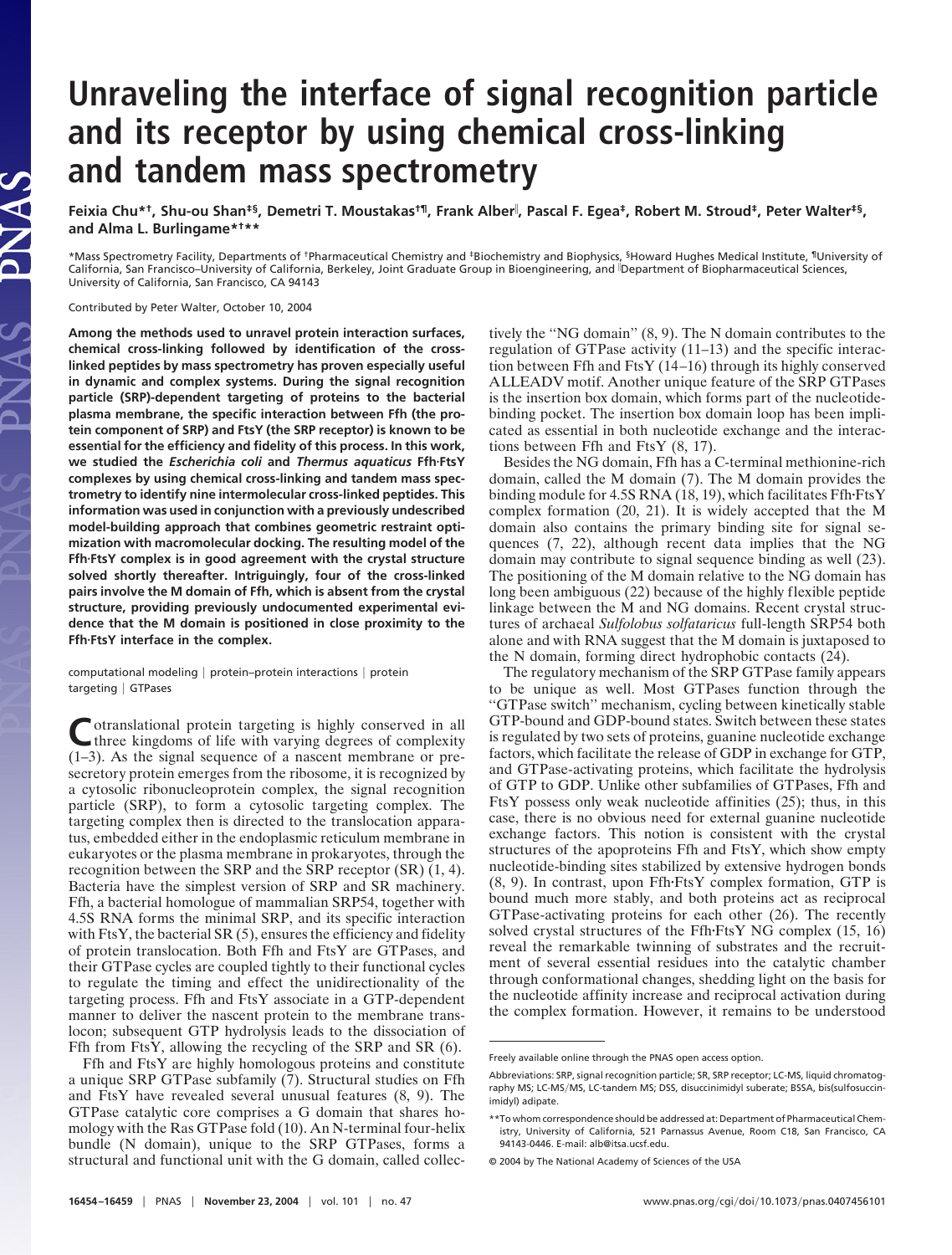how the SRP GTPase cycles are coupled to the protein targeting reaction.

Chemical cross-linking followed by proteolytic digestion and identification of the cross-linked species by tandem mass spectrometry (MS) constitutes a valuable complementary strategy to probe interactions between macromolecules (27, 28). Determination of the cross-linked amino acid residues provides valuable spatial constraints that can be used to elucidate structural information on folding of the proteins (29, 30), the connectivity and positioning of secondary structures (31, 32), and protein interaction surfaces (33–37). Chemical cross-linking has proven especially useful in providing structural information on dynamic and complex systems. Such insight becomes critical in cases when crystallization of the protein complex is difficult to achieve. In the present work, we studied the Ffh·FtsY complexes from two species, *Escherichia coli* and *Thermus aquaticus*. Because of the reasonable distribution of lysines on these protein surfaces, we used two homofunctional, amine-reactive *N-*hydroxysuccinimide ester cross-linking reagents, which react with protein N-termini and lysine  $\varepsilon$ -amino groups. During these studies, nine intermolecular cross-linked peptides were detected, and the cross-linked residues were identified unambiguously with high-performance tandem MS. Spatial restraints, derived from the maximal distance that the two reactive groups of the cross-linkers could span, were imposed simultaneously on the cross-linked residues to generate low-resolution models of the complex. Subsequently, macromolecular docking and energy minimization were used to build a refined model of the Ffh·FtsY NG domain complex.

# **Materials and Methods**

**Materials.** Disuccinimidyl suberate (DSS) was purchased from Pierce. Bis(sulfosuccinimidyl) adipate (BSSA) was a generous gift from R. Kiplin Guy (University of California, San Francisco). Modified trypsin was obtained from Promega, and 5 guanylylimidodiphosphate was obtained from Sigma. The *E. coli* Ffh and FtsY were overexpressed from the pDMF6 plasmid in BL21(DE3)-pLysE cells (Stratagene), as described in ref. 21. FtsY (47–497), a truncated form of *E. coli* FtsY, was used for this study. *E. coli* Ffh·FtsY complex was formed at 25°C for 1 h in assay buffer [50 mM Hepes/150 mM KOAc/2 mM  $Mg(OAc)<sub>2</sub>$ / 0.01% Nikkol (Anatrace, Maumee, OH), pH 7.5] in the presence of 100  $\mu$ M purified 5'-guanylylimidodiphosphate. *T. aquaticus* Ffh and FtsY were subcloned in the pET28b vector as N-terminal hexahistidine fusion proteins and expressed by using the *E. coli* BL21(DE3)-Rosetta strain (Novagen) (15). The histidine tags were removed by thrombin cleavage, and the Ffh $-FtsY$  complex was formed by incubation and purified by gel filtration in 50 mM KCl, 20 mM Hepes, 5 mM GDP, 0.5 mM BeSO<sub>4</sub>, and 5 mM NaF.

**Cross-Linking Reactions and In-Solution Tryptic Digestion.** Stock solutions of the cross-linking reagents were prepared freshly at a concentration of 25 mM in DMSO for DSS and in  $H_2O$  for BSSA. The cross-linking reactions were performed in a final volume of 70  $\mu$ l, with the final concentration of 5  $\mu$ M Ffh·FtsY complex and 0.5 mM cross-linking reagents. DSS was used for the *E. coli* Ffh·FtsY complex, and BSSA was used for the *T. aquaticus* Ffh·FtsY complex. The reactions were allowed to proceed for 1 h at room temperature and were quenched with ammonium hydroxide. For the controls, Ffh and FtsY were treated separately with DSS or BSSA at the same protein and cross-linking reagent concentrations. Ffh and FtsY were not combined until the reactions were quenched with ammonium hydroxide. The proteins were digested by  $2\%$  trypsin (wt/wt) at 37°C for 4 h.

**On-Line Capillary Liquid Chromatography (LC)-MS and LC-Tandem MS (LC-MS/MS) Analysis of Cross-Linked Peptides.**  $A$  1- $\mu$ l aliquot of the digestion mixture was injected into an UltiMate capillary LC system (LC Packings, Sunnyvale, CA) by means of a FAMOS autosampler (LC Packings) and separated by a  $75-\mu m \times 15$ -cm reverse-phase capillary column at a flow rate of  $\approx 300$  nl/min. The HPLC eluent was connected directly to the microion electrospray source of a QSTAR Pulsar QqTOF mass spectrometer (Applied Biosystems). Typical performance characteristics were  $>8,000$  resolution with 30 ppm mass measurement accuracy in both MS and collision-induced dissociation mode. LC-MS data were acquired by using the ANALYST QS software (Applied Biosystems). The centroided LC-MS data then were deisotoped and reconstructed to generate a list of peptides detected during each LC-MS run. The peptide lists from the cross-linked Ffh·FtsY complex and the control were compared thoroughly to differentiate two related LC-MS runs and indicate the peptides unique to the digest of the cross-linked complex. For those unique peptides in the digest of the cross-linked complexes, all possible cross-linking combinations were predicted by MS-BRIDGE, a program in the University of California, San Francisco PROTEINPROSPECTOR package (http://prospector.ucsf.edu).

**Computational Modeling of Low-Resolution NG Domain Complex by Using MODELLER and Cross-Linking Results.** NG domains of *T. aquaticus* Ffh and FtsY were treated as ''pseudo'' rigid bodies with the intraatomic distances and dihedral angels restrained to their crystallographic values (8). An upper bound distance restraint of 30 Å was imposed on the  $\alpha$ -carbons of the cross-linked pairs. Nonbonded interactions were modeled with a Lennard–Jones potential by using the CHARMM (Accelrys, San Diego) force-field parameters and a distance cut-off of 9 Å. We optimized 1,000



Fig. 1. Cross-linking of *E. coli* Ffh·FtsY complex. (A) SDS/PAGE analysis of the cross-linking reaction. (*B* and *C*) Total ion chromatograms (TIC) of the tryptic digestion mixture of the cross-linked Ffh-FtsY complex (*B*) and the control (*C*). (*Insets*) The mass spectra of the peptides eluted at  $\approx$  42.5 min.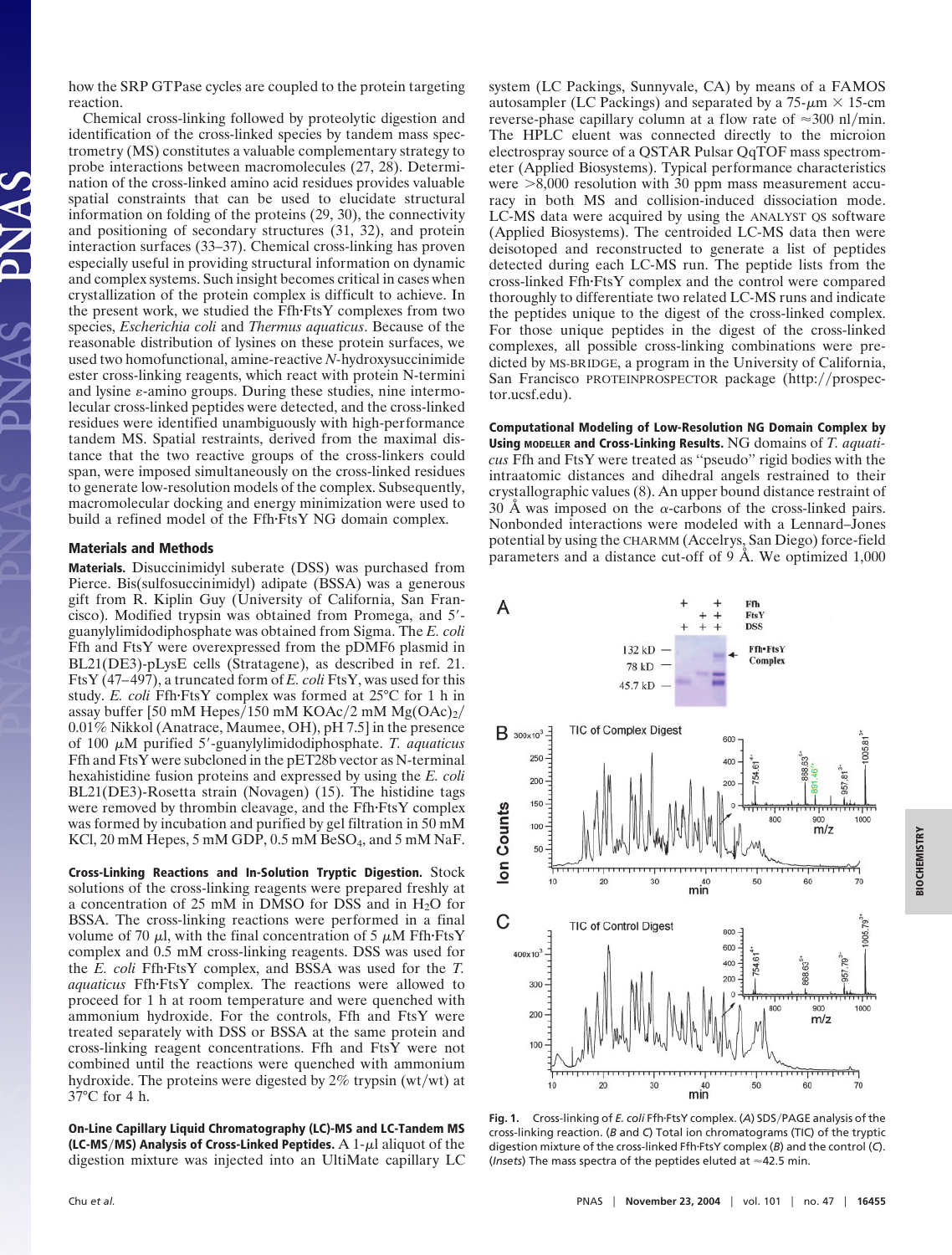

**Fig. 2.** Structure and low-energy collision-induced dissociation spectrum of the cross-linked species with a  $m/z$  value of 891.46<sup>7+</sup> from *E. coli* complex. (*Inset*) The MS spectrum of this species. (*Lower*) Structure indicates the residue numbers of the cross-linked sites. C-terminal sequence ions that did not contain the cross-linker moiety are labeled in lowercase, e.g., y<sub>i</sub><sup>#</sup> (red), y<sub>i</sub>' (brown), and yi (blue) ions. N-terminal sequence ions of FtsY K406 –K447 that contained cross-linked FtsY K399 –R402 peptide moiety are annotated as Bi (green). C-terminal sequence ions of FtsY K406 –K447 that contained the cross-linked Ffh M1–R8 peptide moiety are annotated as Yi (magenta).

FfhFtsY NG-domain complex models with random positions and orientations to obtain an ensemble of models that maximally satisfy all of the input restraints. The procedure for optimizing a single configuration consisted of 1,000 steps of molecular dynamics with simulated annealing followed by a final conjugate gradient minimization.

**Refinement of Ffh·FtsY NG Domain Complex Model by Using DOCK and MULTIDOCK.** The apo NG domains of Ffh and FtsY were docked against each other as rigid bodies by using the program DOCK (version 4.01) (38). The program DMS (www.cgl.ucsf.edu Overview/software.html) was used to generate molecular surfaces over the Ffh and FtsY structures. The DOCK accessory program SPHGEN was used with default parameters to build a set of receptor spheres over FtsY and a set of ligand spheres over Ffh. Orientations were scored with the DOCK contact score, by using default values for the cutoff distance, the clash overlap, and the clash penalty parameters of 4.5, 0.75, and 50, respectively. We applied 100 steps of simplex minimization to each orientation by using default values for the initial translation, the initial rotation, the contact convergence, and the maximum cycles parameters of 1, 0.1, 0.1, and 1, respectively. The top-scoring 250 orientations were selected. The Ffh-FtsY docked models were scored, optimized, and ranked with the MULTIDOCK program (39). MULTI-

#### **Table 1. Intermolecular cross-linked species identified by tandem MS**

| Exp. $m/z$    | $\Delta$ , ppm | Cross-linked residues   | Peptide<br>sequences |
|---------------|----------------|-------------------------|----------------------|
| $891.467+$    | $-10$          | Ffh M1 $-F$ tsY K432    | Ffh M1-R8            |
|               |                | (Tfh M1-TtsY K241)*     | FtsY K406-K447       |
|               |                |                         | FtsY K399-R402       |
| $817.75^{3+}$ | 0              | Ffh M1-FtsY K247        | Ffh M1-R8            |
|               |                | (Tfh M1-TtsY E51)*      | FtsY K247-R258       |
| $529.314+$    | 19             | Tfh K28-TtsY K13        | Tfh I22-R32          |
|               |                |                         | TtsY A9-R15          |
| $613.55^{4+}$ | 0              | Tfh K28-TtsY $G(-3)^+$  | Tfh I22-R32          |
|               |                |                         | Tts $Y$ G(-3)-R6     |
| 685.614+      | 18             | Tfh K236-TtsY $G(-3)^+$ | Tfh A232-K246        |
|               |                |                         | Tts $Y$ G(-3)-R6     |
| $577.034+$    | 17             | Tfh K404-TtsY $G(-3)^+$ | Tfh F402-K410        |
|               |                |                         | Tts $Y$ G(-3)-R6     |
| 652.834+      | 20             | Tfh K390-TtsY $G(-3)^+$ | Tfh I388-R401        |
|               |                |                         | Tts $Y$ G(-3)-R6     |
| $489.24^{3+}$ | 12             | Tfh K386-TtsY $G(-3)^+$ | Tfh K386-R387        |
|               |                |                         | Tts $Y$ G(-3)-R6     |
| $515.30^{4+}$ | 25             | Tfh K390-TtsY K62       | Tfh I388-R401        |
|               |                |                         | TtsY K62-K65         |

The cross-linked species, namely  $891.46^{7+}$  and  $817.75^{3+}$ , were obtained from *E. coli* Ffh·FtsY complex, and other cross-linked species were observed in *T. aquaticus* FfhFtsY complex. *T. aquaticus* Ffh and FtsY were annotated as Tfh and TtsY, respectively, to distinguish from *E. coli* Ffh and FtsY. A high proportion of the cross-links involve the N termini of the proteins. This characteristic is presumably due to the lower pKa value of the  $\alpha$ -amino of proteins (pKa  $\epsilon$ 8) than that of the  $\varepsilon$ -amino of lysines (pKa  $\approx$  10). In addition, the higher mobility of the protein terminal tails may contribute to their higher crosslinking frequency. Exp.  $m/z$  is experimentally measured mass to charge ratio. \*The intermolecular cross-linked residues in *E. coli* complex were mapped back onto the corresponding *T. aquaticus* proteins as indicated in parentheses. <sup>†</sup>Gly(-3)<sup>FtsY</sup> corresponds to the N terminus of the recombinant FtsY used in this study, which contained a three-amino acid extension derived from the ex-

DOCK was run with default parameters, with FtsY selected as the imobile-mol, and Ffh selected as the mobile-mol. The Total Energy score of each complex was used to rank order the complexes.

## **Results and Discussion**

pression tag (15).

**Cross-Linking and LC-MS, LC-MSMS Analysis of E. coli FfhFtsY Complex.** By using homobifunctional cross-linker DSS, we investigated various cross-linking conditions and optimized the crosslinking yield of the Ffh·FtsY complex while minimizing any nonspecific cross-links between homodimeric Ffh or FtsY (Fig. 1*A*). As expected, the appearance of the cross-linked gel band was strictly dependent on the presence of both nucleotide triphosphate and  $Mg^{2+}$  (data not shown), which are required for complex formation (25). In addition, the extent of FtsY tryptophan fluorescence change in the DSS-treated *E. coli* Ffh·FtsY complex was indistinguishable from that of the native complex. This fluorescence change monitors a relatively late conformational change during the formation of active Ffh·FtsY complex. These results therefore indicate that the integrity of the complex was sustained during the cross-linking reaction.

The total ion chromatograms of the tryptic digestion peptide mixtures from the cross-linked complex (Fig. 1*B*) and the control (Fig. 1*C*) resembled each other, yet closer inspection revealed significant differences. For example, among the peptides that elute at  $\approx$ 42.5 min from the reverse-phase capillary column, a peptide at  $m/z$  891.46<sup>7+</sup> was present only in the digest of the cross-linked FfhFtsY complex (Fig. 1 *B Inset* and *C Inset*). Its monoisotopic mass value and charge state were assigned without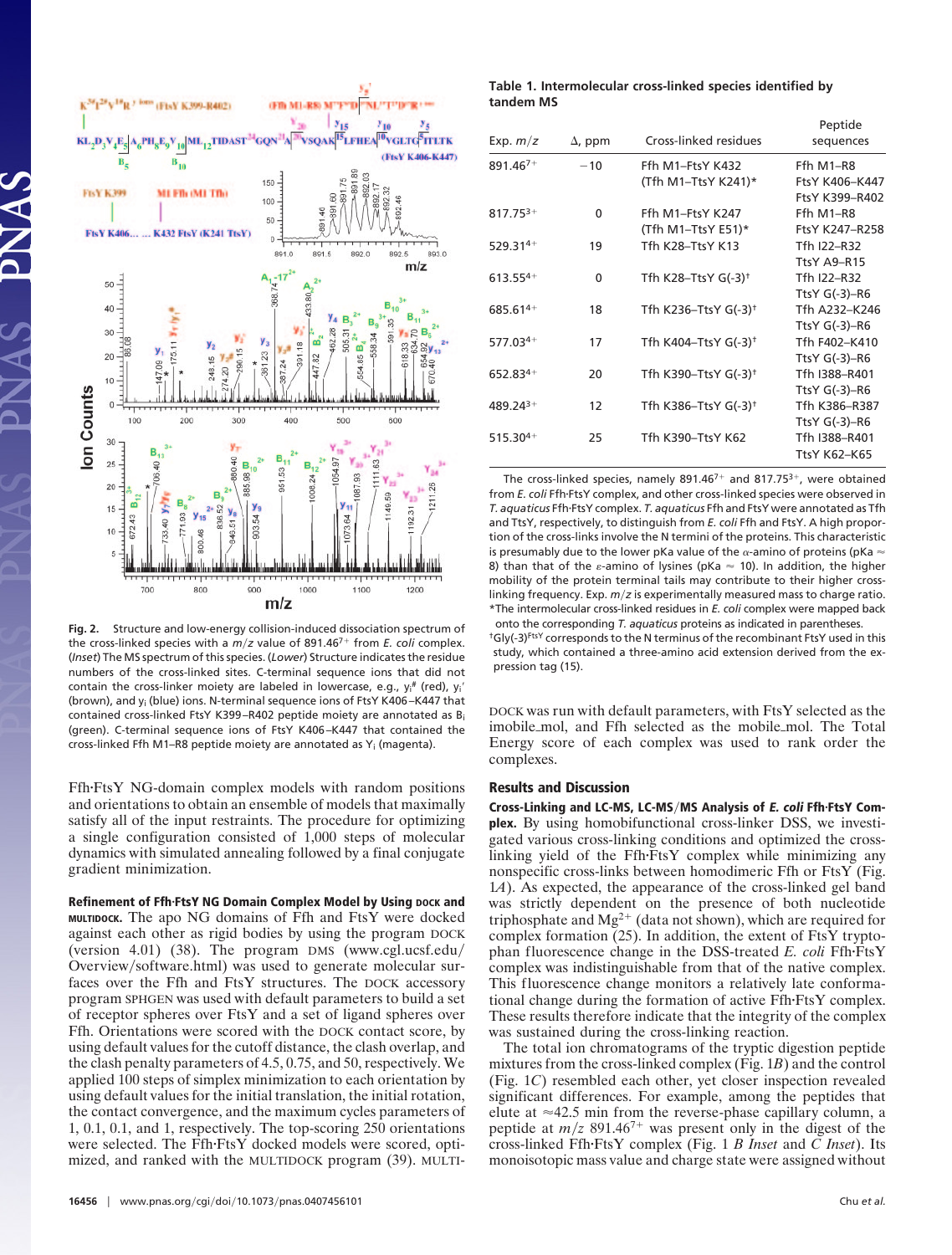ambiguity (Fig. 2 *Inset*). Depending on the accuracy of peptide mass measurement, there are many possible cross-linking combinations that could give rise to this species (e.g., assuming a mass measurement window of  $\pm$  20 ppm yielded >900 possibilities). In retrospect, even exact mass measurement would not lead to any conclusive assignment, allowing four isobaric crosslinked species with different peptide combinations as possible solutions. Therefore, sequence information was necessary to identify unambiguously the actual cross-linked peptide moieties. Interpretation of the low-energy collision-induced dissociation spectrum (Fig. 2) obtained for this component revealed that it was composed of three cross-linked peptide moieties, FtsY Lys-406–Lys-447, Ffh Met-1–Arg-8, and FtsY Lys-399–Arg-402. The mass values of the N-terminal sequence ion series of the FtsY Lys-406–Lys-447 moiety, annotated as  $B_2-B_{11}$ , contained the mass values anticipated for FtsY Lys-399–Arg-402 moiety and the cross-linking bridge, thus establishing an intramolecular cross-link between Lys- $399$ <sup>FtsY</sup> and Lys- $406$ <sup>FtsY</sup>. Similarly, the mass values of some C-terminal sequence ions of the FtsY Lys-406–Lys-447 moiety, annotated as  $Y_{19}-Y_{24}$ , contained the mass value of Ffh Met-1–Arg-8 and the cross-linking bridge. In contrast, the C-terminal sequence ion series of the FtsY Lys-406–Lys-447 moiety up to Leu-431<sup>FtsY</sup>, i.e.,  $y_1$ – $y_1$ <sub>5</sub>, appears unmodified. These results establish that the  $\alpha$ -amino group of Ffh N terminus is cross-linked to the  $\varepsilon$ -amino of FtsY Lys-432. This particular cross-linked species, therefore, contains both an intramolecular and an intermolecular cross-link.

The identity and structure of another intermolecular crosslinked species observed with a  $m/z$  of 817.75<sup>3+</sup> was determined in the same way (Table 1). This species corresponds to a cross-link between the N-terminal Met of *E. coli* Ffh and Lys-247 of *E. coli* FtsY.

**Cross-Linking and LC-MS, LC-MSMS Analysis of T. aquaticus FfhFtsY Complex.** To further constrain the Ffh·FtsY interface, we treated the Ffh·FtsY complex purified from *T. aquaticus* with a different cross-linker BSSA. This complex from a different species permitted us to explore a set of differently positioned Lys residues as cross-linking targets. Seven pairs of intermolecular cross-links from *T. aquaticus* Ffh·FtsY complex were found, and their identity and structure were established by tandem MS (Table 1).

**Generating FfhFtsY NG Domain Complex Models Based on the Cross-Linking Results.** Distance constraints generated from chemical cross-linking studies have been exploited as filters to select the best-fit models (29). Nevertheless, conformational rearrangements upon complex formation and the motion of terminal tails and hinge regions between domains can significantly alter the distance of some residues on the apo structures. To accommodate these kinds of dynamic properties in computational modeling of protein complexes, we developed a multistep strategy of using cross-linking distance information to determine the binding interface and relative orientation of the complex, followed by rigorous docking and energy minimization in the restricted search space corresponding to the putative low-resolution interface.

To this end, we first calculated an ensemble of FtsYFfh NG domain complex structures that maximally satisfied all distance restraints derived from the cross-linking experiments. We optimized 1,000 FtsYFfh NG domain complex models with randomly generated orientations to simultaneously minimize violations of the spatial restraints. Remarkably, the selected top 10% ranking models were highly clustered, sharing a tight binding interface and a single interacting orientation. A discrete patch of surface on each protein was defined readily as the putative interaction surface by a cluster of residues that were in direct contact with its partner protein in  $>75\%$  of the selected models.

Within the boundaries of this putative binding interface and orientation, we used macromolecular docking to further refine our computational models. The docking program used here sampled the protein–protein interface in a much more finegrained manner than the restraints optimization program used in the first step. The apo NG domains of Ffh and FtsY were treated as rigid bodies, and 1,000 models with varying orientations of Ffh to FtsY were generated. The models were optimized and ranked by their steric complementarity, and the best 250 were selected for further refinement. Any minimized orientations that had



**Fig. 3.** Modeling of the FfhFtsY NG domain complex. (*A*–*C*) Side view of the computational model (*A*), crystal structure (*C*), and their overlay (*B*). (*D*) Top view of the overlaid structures. Red arrows indicate the rearrangement of motif II (IBD, insertion box domain loop) and motif III on FtsY, which account forthe roughly 12° rotation of Ffh between the model and the crystal structure (red block arrow).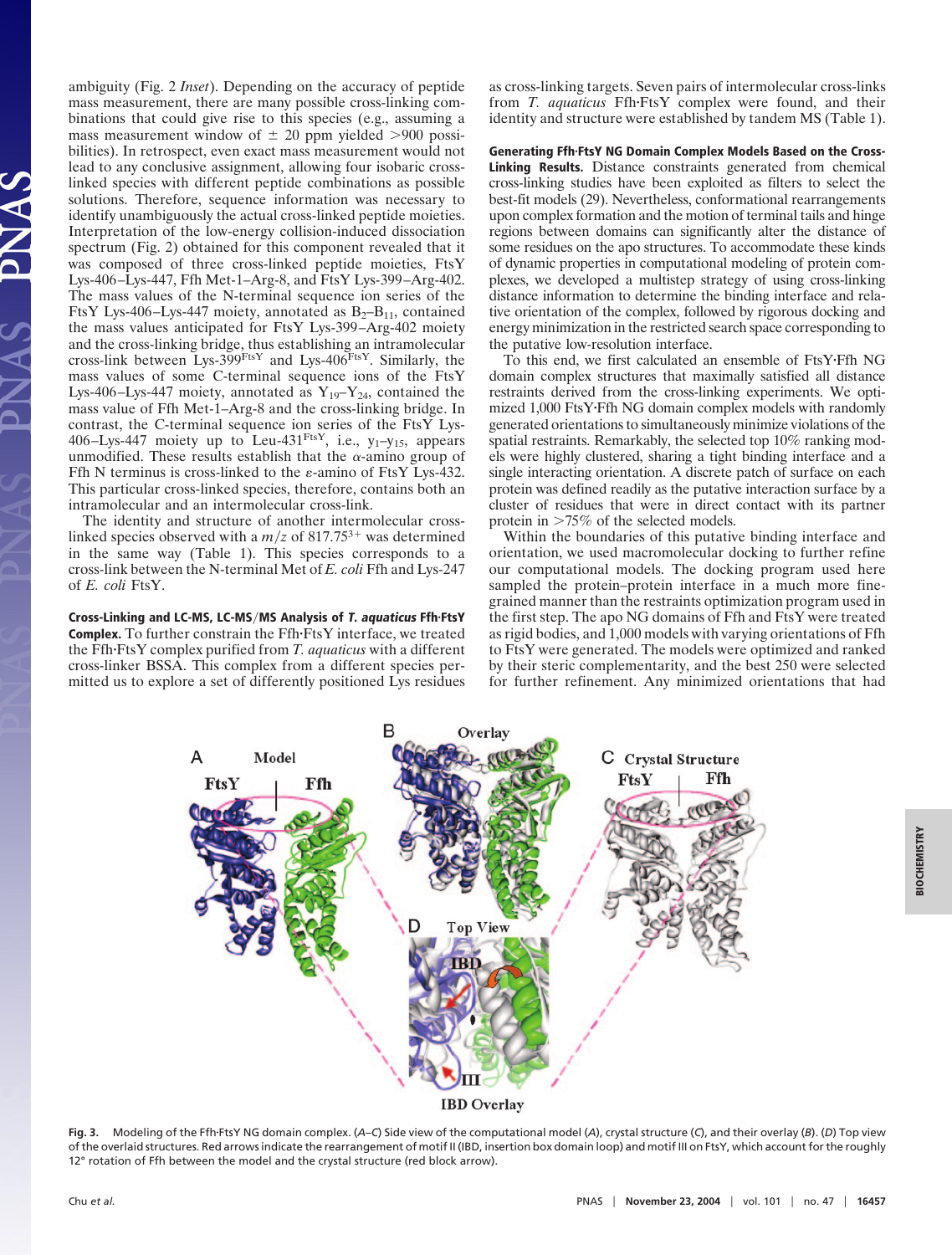**Table 2. Intramolecular cross-linked species identified by tandem MS**

| Exp.<br>m/z   | $\Delta$ , ppm | Peptide<br>sequence      | Cross-linked<br>residues          | Distances,<br>Å |
|---------------|----------------|--------------------------|-----------------------------------|-----------------|
| $816.14^{3+}$ | 30             | Ffh 59-79                | Ffh K66-K76<br>(Tfh E66-A76)*     | 15.7            |
| 583.335+      | 28             | Ffh 120-125,<br>272-289  | Ffh K122-K278<br>(Tfh L120-K275)* | 9.2             |
| 681.924+      | 23             | TftsY 87-101,<br>272-278 | <b>TftsY K87-K274</b>             | 19.7            |
| 581.594+      | 24             | TftsY 70-81.<br>272-278  | <b>TftsY K71-K274</b>             | 15.3            |

*T. aquaticus* Ffh and FtsY are annotated as Tfh and TftsY, respectively to distinguish from *E. coli* Ffh and FtsY. Exp. *mz* is experimentally measured mass to charge ratio.

\*The cross-linked residues in *E. coli* complex were mapped back onto the corresponding *T. aquaticus* proteins as indicated in parentheses.

moved significantly from the predicted binding interface were discarded to restrict the sampling to the interface defined by the cross-linking geometry. The remaining docked models then were energy-minimized over both the rigid body and side-chain rotamer degrees of freedom to optimize the binding interface of the two proteins. The minimized energies were used to score and sort the computational models.

The best-scoring model was superimposed onto the crystal structure of the Ffh-FtsY NG domain complex (Fig. 3). The heavy-atom and backbone rms deviations between the model and the crystal structure were 4.19 and 3.80 Å, respectively. Among the 11 residues involved in the cross-linking reactions, 4 residues with cross-links in the NG domain were present on the crystal structure of the *T. aquaticus* FfhFtsY NG domain complex, namely Lys-241<sup>FtsY</sup>, Glu-51<sup>FtsY</sup>, Lys-28<sup>Ffh</sup>, and Lys-236Ffh. Their solvent accessibility and close proximity to the FfhFtsY complex interface further indicates that our crosslinking results are a good reflection of  $Ffh\text{-}Ft$ s complex conformation in solution. In addition, among the intramolecular cross-links we identified by tandem MS, four cross-linked pairs have distance information available from the crystal structure of the NG complex (Table 2). The length of DSS linker bridge is 11.4 Å, although the distance of two cross-linked  $\alpha$ -carbons can span up to 24 Å if the mobility of Lys side-chains is considered (29). The satisfaction of the distance restraint of these crosslinked pairs indicates that the use of the cross-linking reagents did not induce global conformational change in the proteins.

The largest difference between the model and the crystal structure is situated at the interface region, where induced-fit conformational changes in the small loop regions allow Ffh and FtsY to pack more closely together in the crystal structure. As shown in Fig. 3*D*, the highly conserved motif II (insertion box domain loop) and motif III of FtsY move away from the complex interface to seal the upper face and lateral entrance of the catalytic chamber and, at the same time, to assume the correct position for catalysis of GTP hydrolysis (15, 16). Thus, it is most likely that discrepancies between the model and the crystal structure arose because such secondary structure displacements were not allowed during the modeling, treating Ffh and FtsY as rigid bodies.

## **Implications from FfhFtsY Complex Model and Ffh M Domain Position.**

We have established that four of the cross-linked species detected in the *T. aquaticus* Ffh·FtsY complex involve three residues, Lys-386Ffh, Lys-390Ffh, and Lys-404Ffh, on the Ffh M domain and two residues,  $\text{Gly}(-3)^{\text{FtsY}}$  and Lys-62<sup>FtsY</sup>, on the FtsY N domain. These cross-links therefore suggest the proximity of the M domain toward the FtsY N domain (Fig. 4*B*). This finding is in contrast to the domain arrangements in the recently solved crystal structure of SRP54 from archaea *S. solfataricus* (24) (Fig. 4 *A* and *B*, M domain shown in gray) and that proposed from a low-resolution, singleparticle cryoelectron microscopic structure of eukaryotic SRP bound to the ribosome (data not shown) (40). Both studies position the M domain at the side, facing away from the FtsY N terminus (Fig. 4*A*). In this arrangement, Lys-386, Lys-390, and Lys-404 of *T. aquaticus* Ffh, which correspond to Arg-401, Glu-405, and Glu-419 of *S. solfataricus* SRP54, respectively, are positioned too far from the N domain of FtsY to be plausible cross-linking targets. Although Gly(-3) $F$ <sup>tsY</sup>, to which Lys-386<sup>Ffh</sup>, Lys-390<sup>Ffh</sup>, and Lys-404<sup>Ffh</sup> were cross-linked, is absent in the complex crystal structure, its location is well confined around the Ffh-FtsY interface by the position of the other three residues to which  $\text{Gly}(-3)^{\text{FtsY}}$  cross-linked in good stoichiometry, namely Lys-28Ffh, Lys-236Ffh, and Lys- $62<sup>FtsY</sup>(Fig. 4*B*)$ . Therefore, our cross-linking studies suggest that the M domain assumes a different position in the Ffh-FtsY complex from those suggested in the two previous studies. However, the Ffh domain organization proposed here is consistent with the model of



**Fig. 4.** A different M domain position in the FfhFtsY complex. (*A*) Mapping of *T. aquaticus* Lys-386Ffh, Lys-390Ffh, and Lys-404Ffh on the structure of *S. solfataricus* SRP54. *S. solfataricus* SRP54 (gray) was superimposed with Ffh (green) of *T. aquaticus* FfhFtsY NG domain complex (green, Ffh; blue, FtsY). Residues that cross-linked to Gly(-3)Ffh are shown as sticks in magenta. (*B*) A close proximity of the M domain toward FfhFtsY complex interface, suggested by the cross-linking data. Magenta asterisks, relevant cross-linked residues; lines, cross-links; gray cylinders, different positions of the M domain.